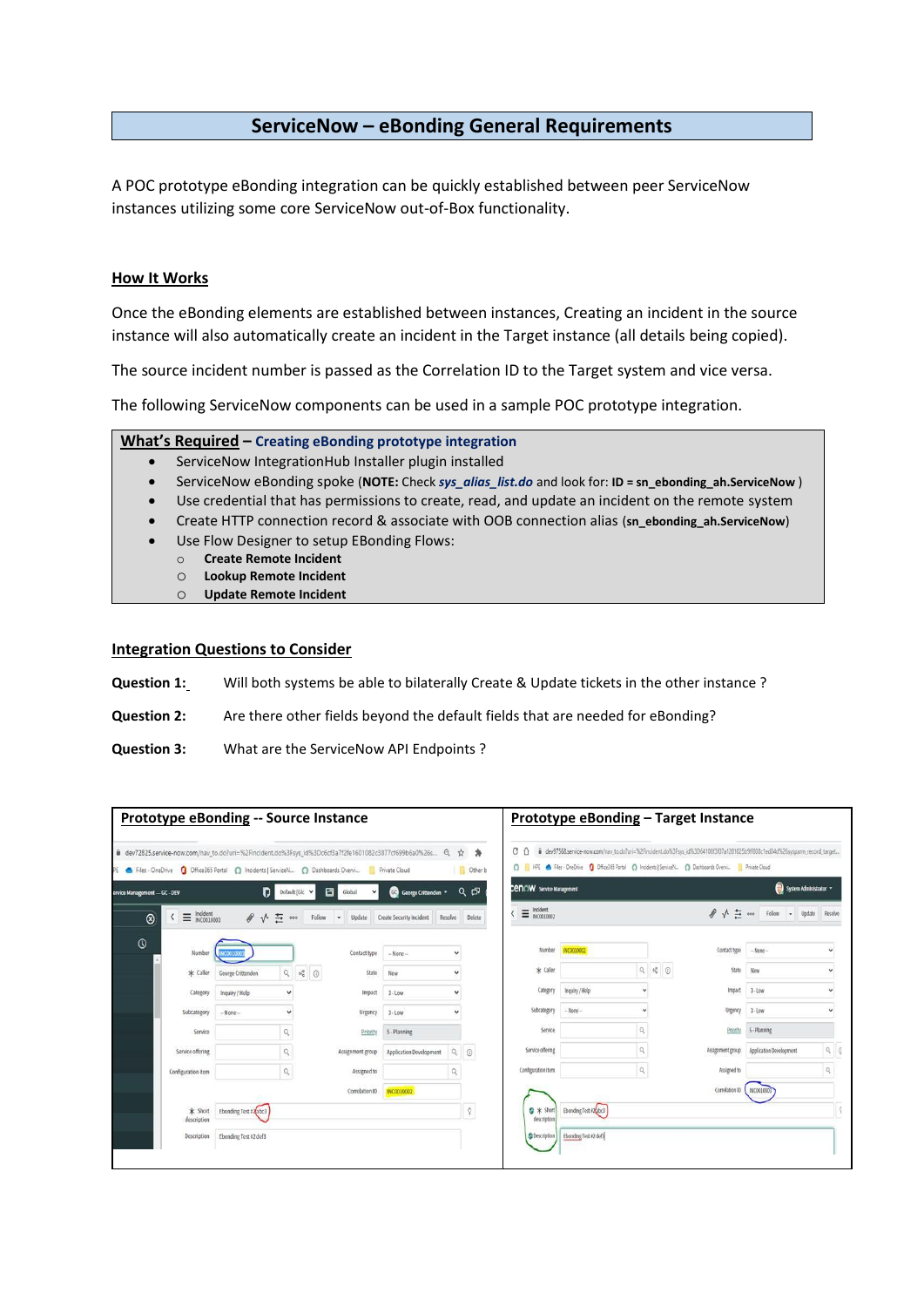| $\equiv \tfrac{\text{Incident}}{\text{INC0010860}}$<br>$\langle$ |                           |                                |                                             | ● √ 芑 …               | Follow<br>Update<br><b>Create Security Incident</b><br>$\star$ |              | Resolve    |
|------------------------------------------------------------------|---------------------------|--------------------------------|---------------------------------------------|-----------------------|----------------------------------------------------------------|--------------|------------|
|                                                                  | <b>Number</b>             | <b>INC0010860</b>              |                                             | Contact type          | Self-service                                                   | $\checkmark$ |            |
|                                                                  | $*$ Caller                | Abraham Lincoln                | $\mathsf{Q}^{\top}$<br>$\mathbb{H}^n_a$ (i) | State                 | New                                                            | $\checkmark$ |            |
|                                                                  | Category                  | Inquiry / Help                 | $\checkmark$                                | Impact                | $3 - Low$                                                      | $\checkmark$ |            |
|                                                                  | Subcategory               | <b>Internal Application</b>    | ٧                                           | Urgency               | $3 - Low$                                                      | $\checkmark$ |            |
|                                                                  | Service                   | <b>SAP Enterprise Services</b> | 볾<br>Q<br>$\circledcirc$                    | Priority              | 5 - Planning                                                   |              |            |
|                                                                  | Service offering          | Q                              |                                             | Assignment group      | <b>Application Development</b>                                 | $\alpha$     | $^{\circ}$ |
|                                                                  | <b>Configuration item</b> | Q                              |                                             | Assigned to           |                                                                | Q            |            |
|                                                                  |                           |                                |                                             | <b>Correlation ID</b> | <b>INC0010855</b>                                              |              |            |
|                                                                  | * Short description       | <b>Ebonding Test9</b>          |                                             |                       |                                                                |              | Q          |
|                                                                  | Description               | <b>Ebonding Test9</b>          |                                             |                       |                                                                |              |            |
|                                                                  |                           |                                |                                             |                       |                                                                |              |            |

# **Default eBonded Fields** – **from ServiceNow eBonding Example actions**

| Default eBonded Fields – from Actions within ServiceNow eBonding Examples |                                                        |  |  |  |  |
|---------------------------------------------------------------------------|--------------------------------------------------------|--|--|--|--|
|                                                                           | short description (Short Description)                  |  |  |  |  |
| description                                                               | (Description)                                          |  |  |  |  |
| state                                                                     | (State)                                                |  |  |  |  |
| caller id                                                                 | (Caller)                                               |  |  |  |  |
| business service                                                          | (Service)                                              |  |  |  |  |
| category                                                                  | (Category)                                             |  |  |  |  |
| subcategory                                                               | (Subcategory)                                          |  |  |  |  |
| impact                                                                    | (Impact)                                               |  |  |  |  |
| urgency                                                                   | (Urgency)                                              |  |  |  |  |
| cmdb ci                                                                   | (Configuration Item)                                   |  |  |  |  |
|                                                                           | assignment group (Assignment Group)                    |  |  |  |  |
| assigned to                                                               | (Assigned To)                                          |  |  |  |  |
| contact type                                                              | (Contact Type)                                         |  |  |  |  |
| correlation id                                                            | (Correlation ID: Incident number of the record passed) |  |  |  |  |